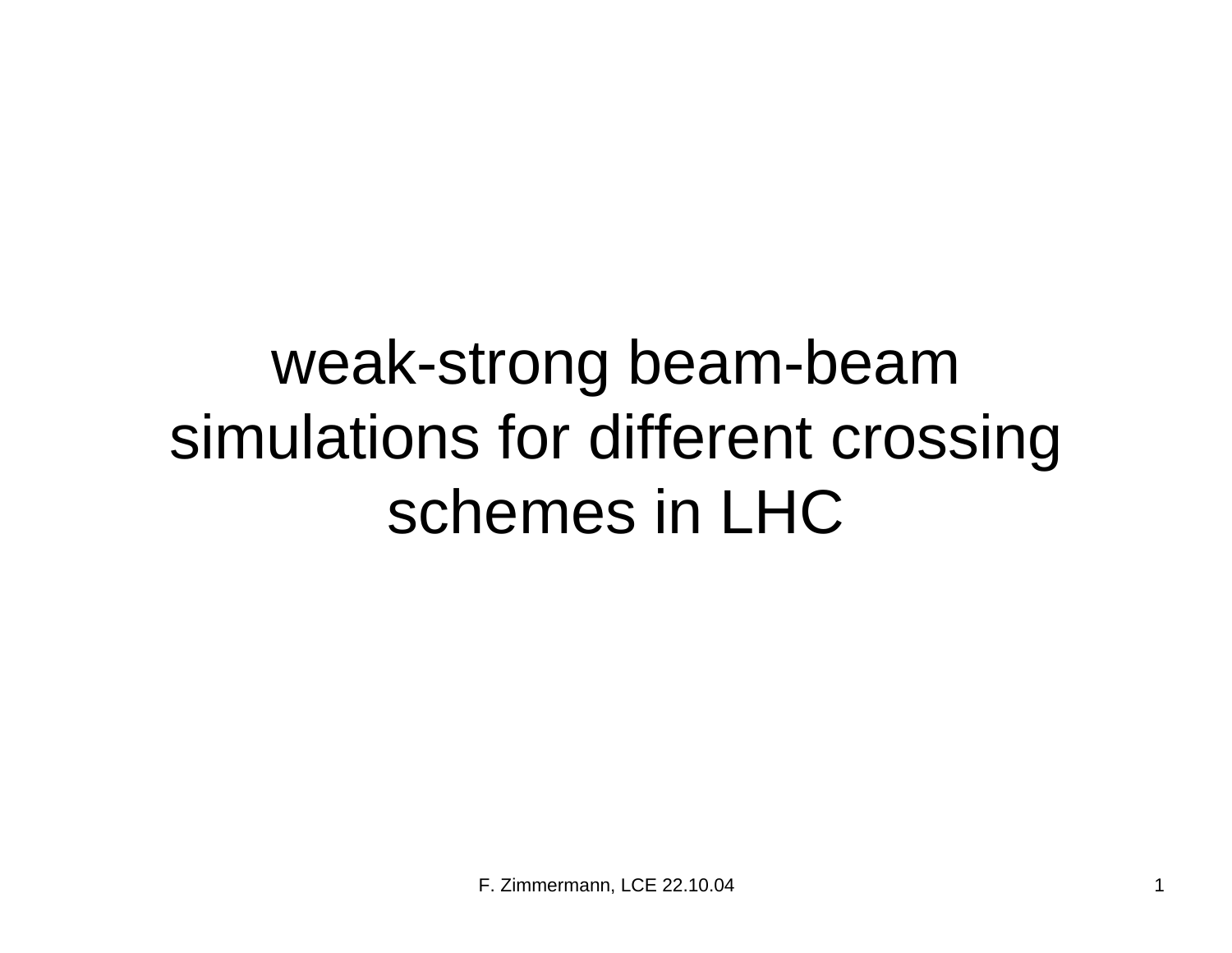| parameter                       | symbol                  | value                |
|---------------------------------|-------------------------|----------------------|
| horizontal tune at $A=0$        | $\mathcal{Q}_x$         | 64.30268             |
| vertical tune at $A=0$          | $\mathcal{Q}_{v}$       | 59.31268             |
| bunch population                | $N_b$                   | $1.15x10^{11}$       |
| beta function at IP             | $\pmb{\beta}^*$<br>x, y | $0.55 \; \mathrm{m}$ |
| relativistic gamma              | $\gamma$                | 7461                 |
| normalized emittance (1s)       | $\mathcal{E}_N$         | $3.75 \mu m$         |
| full crossing angle             | $\theta$                | $285$ $\mu$ rad      |
| no. of IPs                      | $N_{IP}$                | $\overline{2}$       |
| no. of parasitic crossings / IP | $N_{\cdot}$<br>par      | 30                   |
| rms beam size at IP             | $\sigma^*$<br>x, y      | $16.6 \mu m$         |
| rms beam divergence at IP       | $\theta^*$<br>x, y      | $30.2x10^{-6}$ urad  |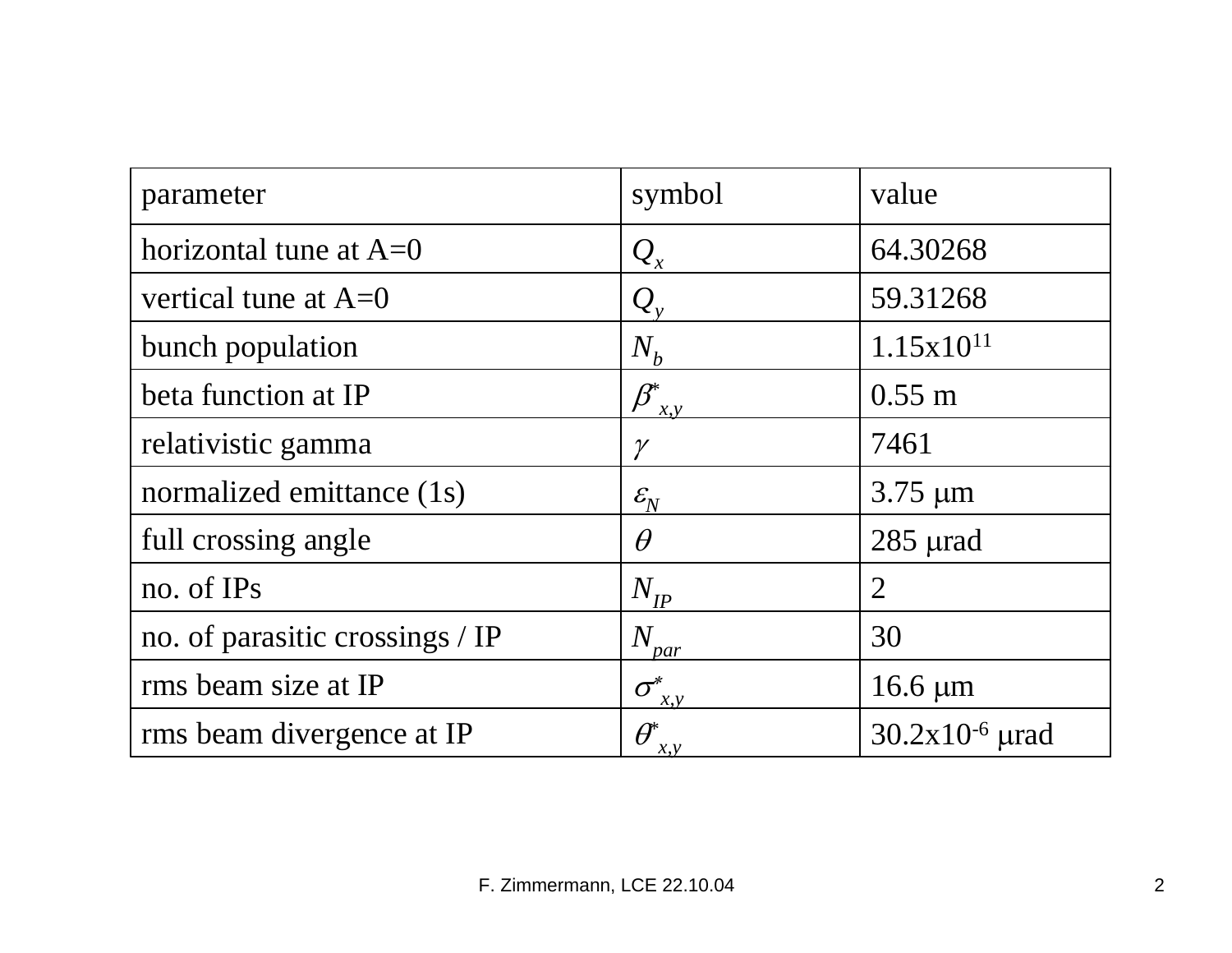

Simulated diffusion rate as a function of start amplitude for XX, XY and YY crossing with LR only and with the combined effect of LR and SR collisions, for the *same 0-amplitude tune* 0.30268, 0.31268; start amplitudes *x=y.*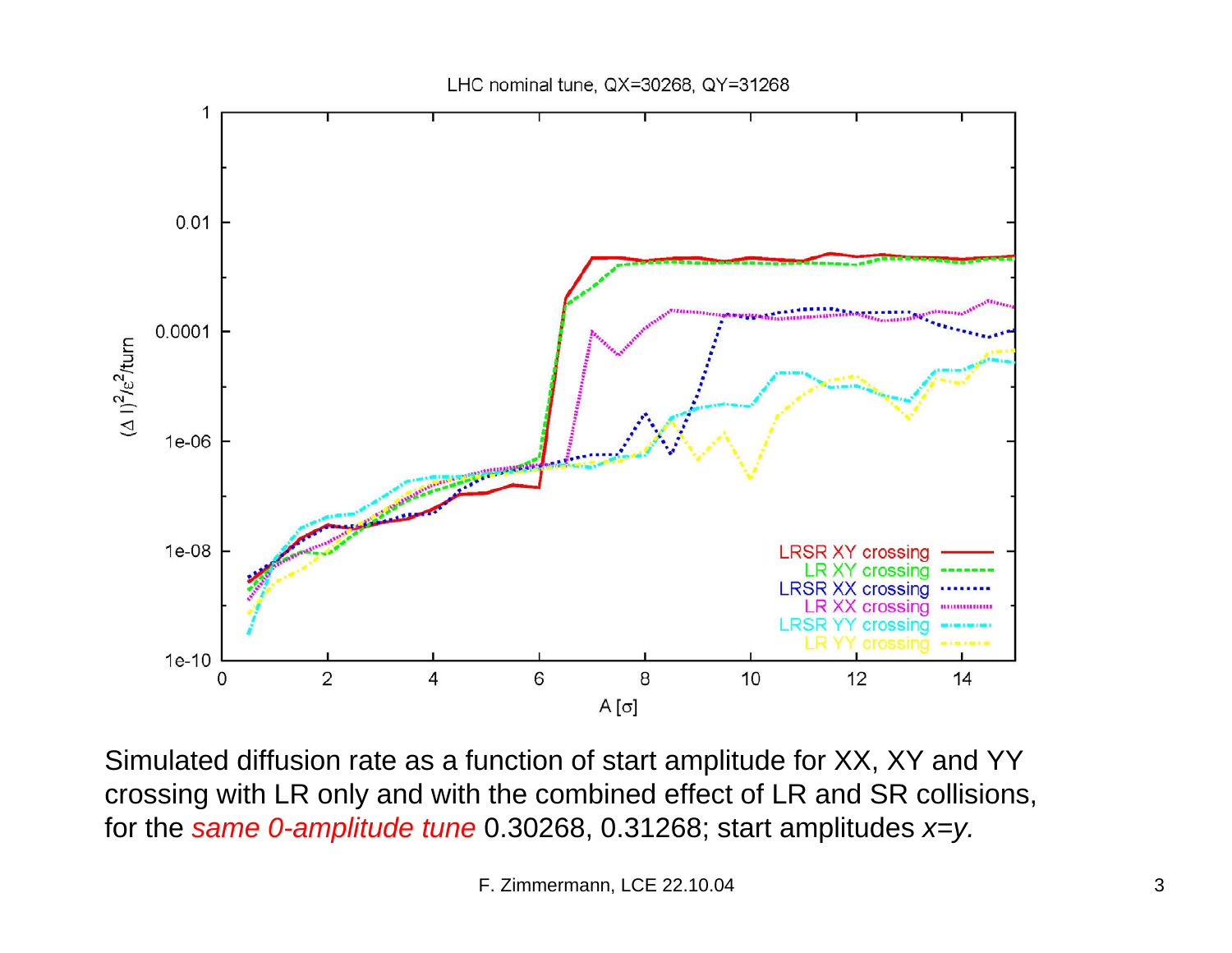

## F. Zimmermann, LCE 22.10.04 **xx, yy, and xy crossing in LHC IPs 1 & 5 w & w/o HO @ different y tunes varied in steps of 0.005**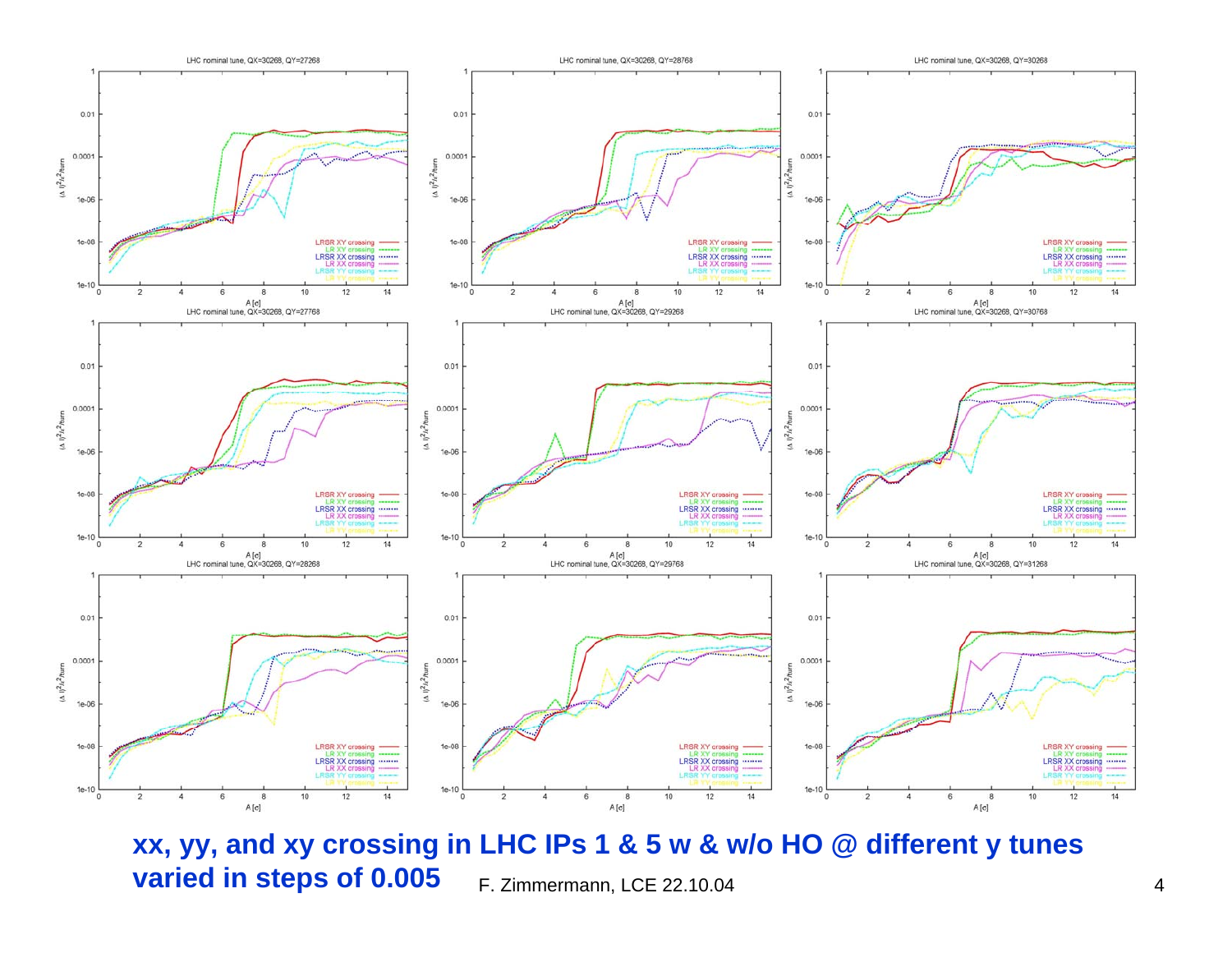

## simulated LHC diffusive aperture for nominal & reduced crossing angle vs. Q y, *x=y*

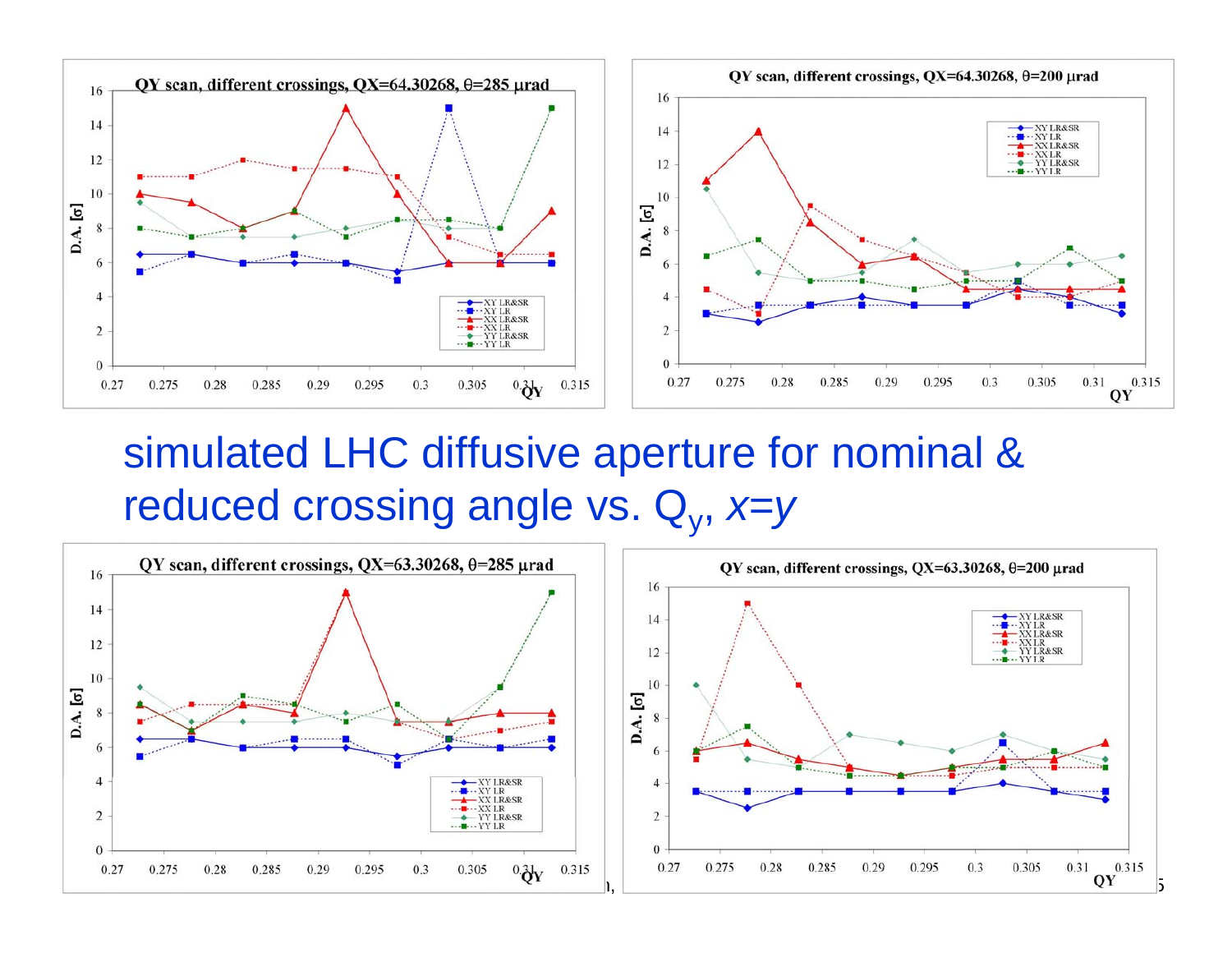

simulated LHC diffusive aperture for nominal & reduced crossing angle vs. Q<sub>v</sub>, y=0 (only x amplitude nonzero), in this case *xx* and *yy* crossing are always stable, and diffusive aperture found only for *xy* crossing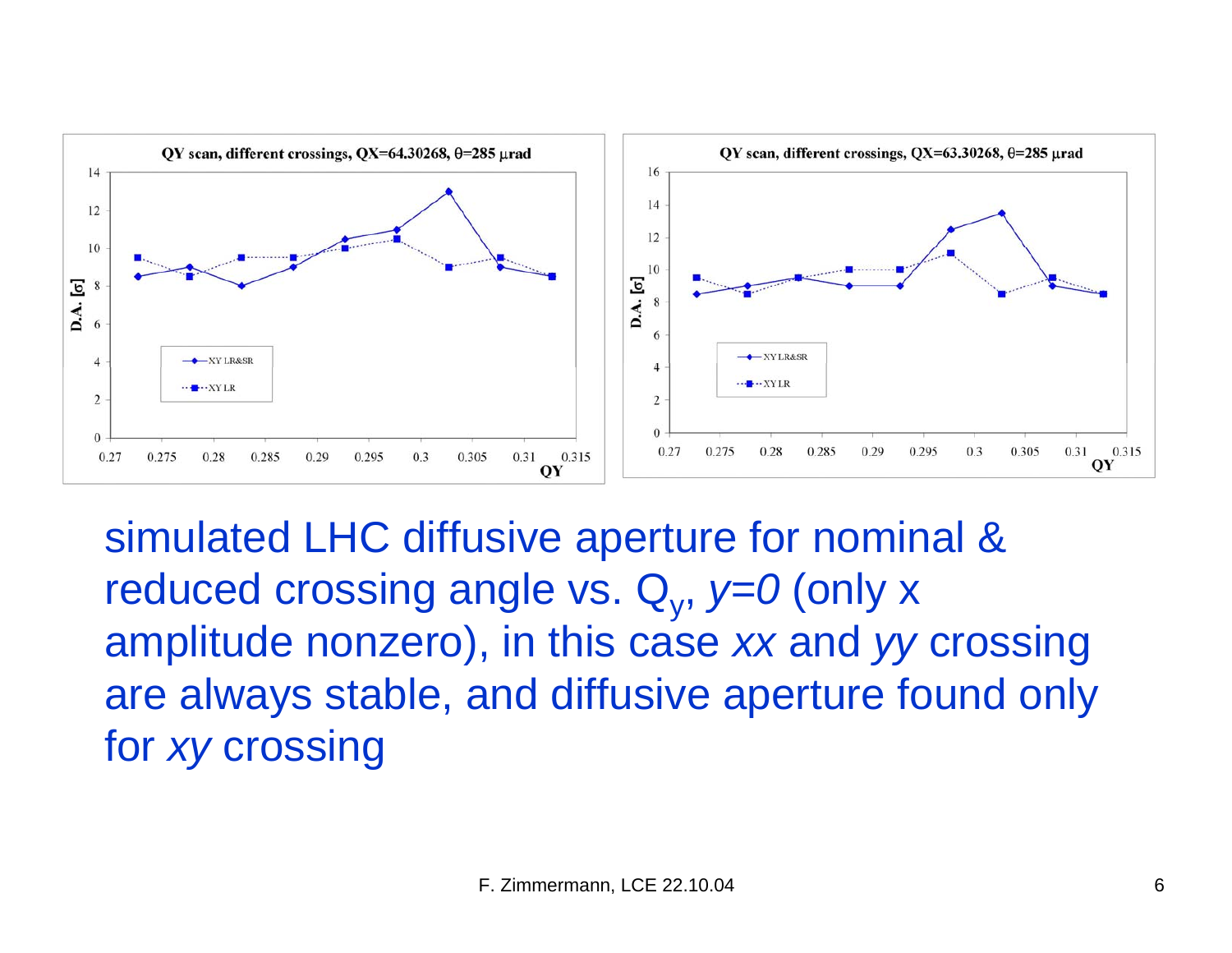

F. Zimmermann, LCE 22.10.04 7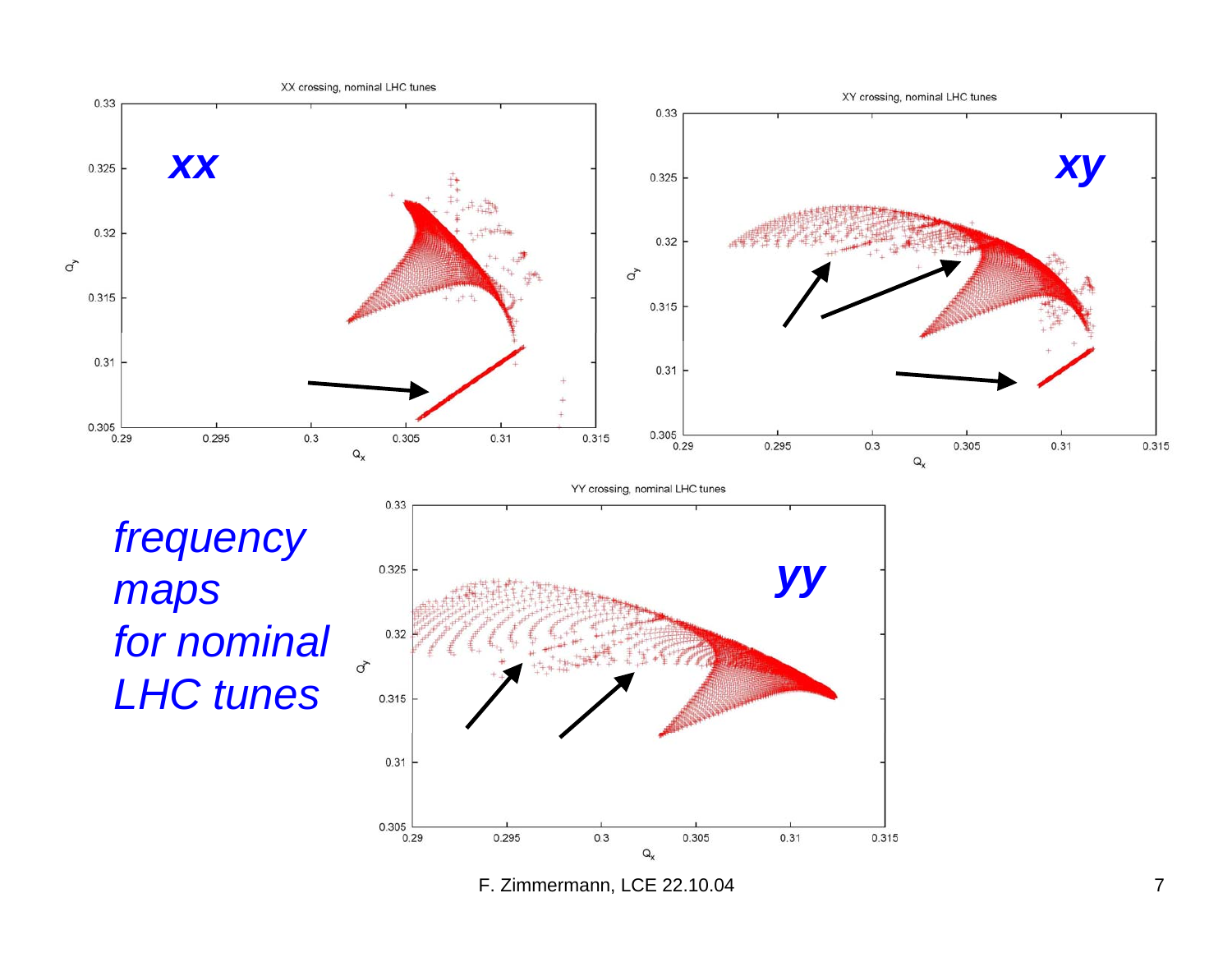